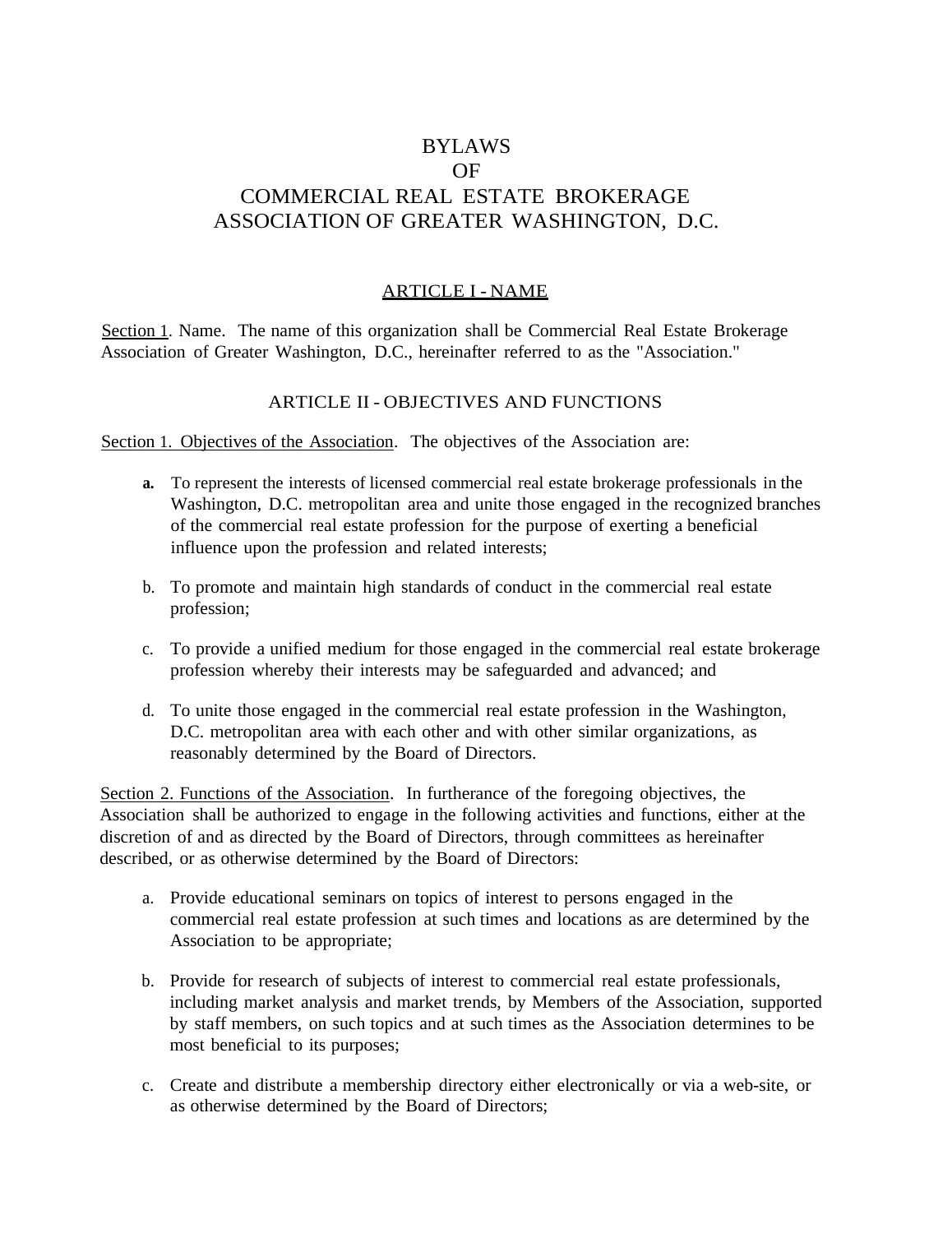- d. Organize and conduct awards ceremonies for the Association, at such times and locations as may be determined by and approved by the Board of Directors, to recognize superior achievements by Members in the commercial real estate profession;
- e. Organize and conduct periodic expositions, to include educational sessions, displays of products and services of potential benefit to Members, and the discussion and exchange of information of interest to Members, at such times and locations as the Board of Directors determines would be in the best interests of its Members; and
- f. Promulgate such rules, regulations, and procedures as may be appropriate for the furtherance of the objectives of the Association.

### ARTICLE III -JURISDICTION AND ORGANIZATION

Section 1. Territorial Jurisdiction. The territorial jurisdiction of the Association shall be the Washington, D.C. metropolitan area, which boundaries shall be determined by the Board of Directors from time to time.

Section 2. Staff and Management. The Board of Directors is authorized to employ staff and/or executives and contract with one or more entities or individuals to provide management and administrative services to the Association for a period and on terms and conditions deemed appropriate by the Board of Directors.

#### ARTICLE IV - MEMBERSHIP

Section 1. Members. There shall be two classes of Members as follows:

- a. Licensed Members shall only include individuals who hold either a brokers license, an associate brokers license or a salepersons license or such similar named license from either the District of Columbia, the State of Maryland or the Commonwealth of Virginia.
- b. Non-Licensed Members. Non-Licensed Members shall be real estate owners and other individuals or firms who are either: (i) engaged in or employed in the commercial real estate profession but who do not qualify as a Licensed Member; (ii) not engaged in the real estate profession but who provide services or products to the commercial real estate industry; (iii) interested in the commercial real estate profession as employees of (or who are affiliated with) educational, public utility, governmental or other similar organizations; (iv) not engaged in the real estate profession but who have performed notable service for the commercial real estate profession, for the Association, or for the public; or (v) individuals who are seeking an undergraduate or graduate degree with a specialization or major in real estate at institutions of higher learning, and who have completed at least two years of college and at least one college level course in real estate, finance or law but who are not otherwise engaged in the commercial real estate profession on their own account or associated with an established real estate office.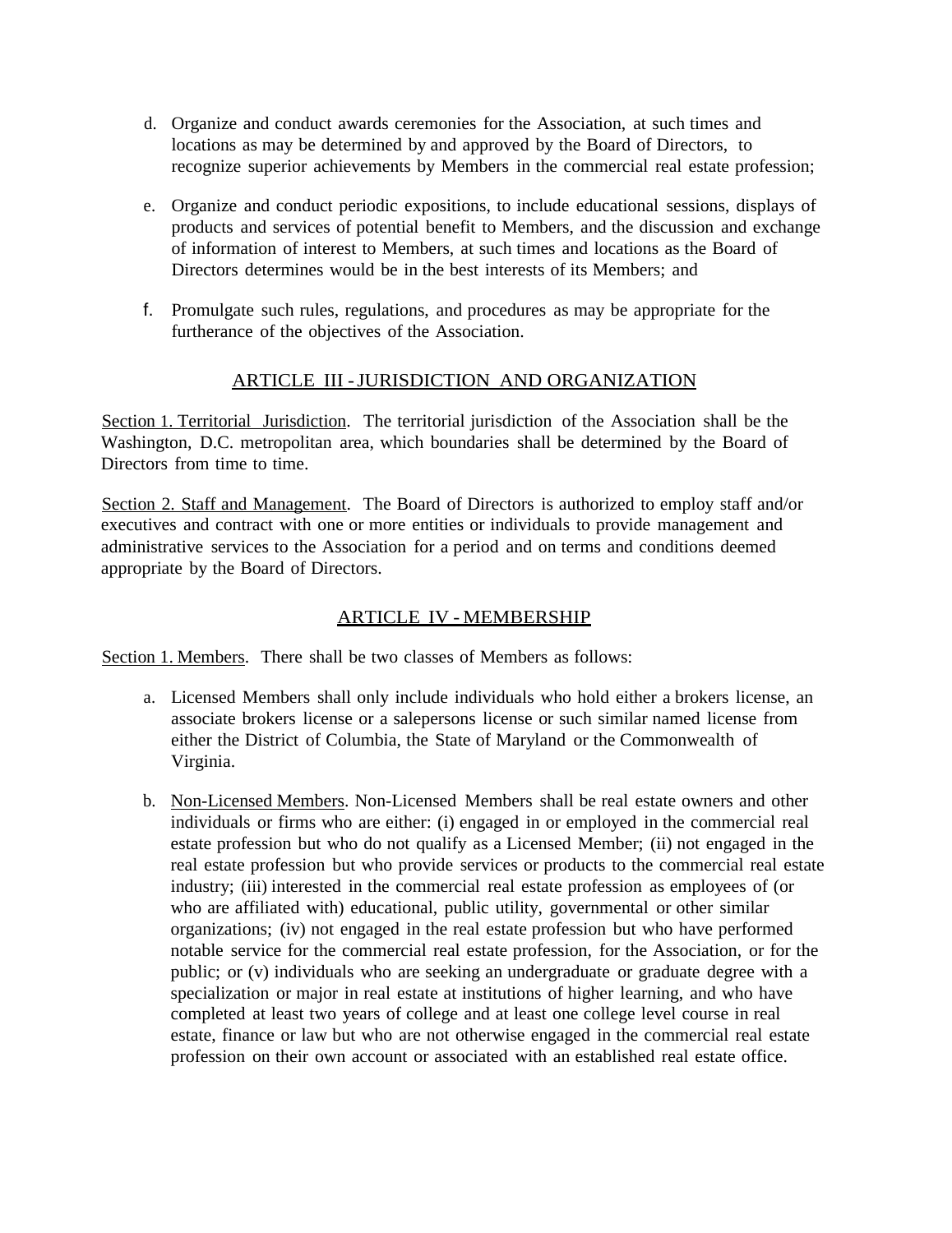#### ARTICLE V - QUALIFICATION AND ELECTION

Section 1. Application for Membership. An application for membership shall be made in such manner and form as may be prescribed by the Board of Directors and shall be made available to anyone requesting it. The application form shall contain the following among the statements to be signed by the applicant: (1) that such applicant agrees as a condition to membership to thoroughly familiarize himself with the rules and regulations of the Association, as may be approved by the Board of Directors from time to time (the "Rules and Regulations") and if elected a Member, that such applicant will abide by the Bylaws and Rules and Regulations of the Association, and (2) that such applicant consents that the Association, through its Membership Committee or otherwise, may invite and receive information and comment about such applicant from any Member or other persons, and that such applicant agrees that any information and comment furnished to the Association by any person on response to the invitation shall be conclusively deemed to be privileged and not form the basis of any action for slander, libel, or defamation of character. The applicant shall, with the form of application, have access to a copy of the Bylaws and the Rules and Regulations referred to above.

#### Section 2. Election.

The procedure for election to membership shall be as follows:

- a. There shall be a Membership Committee comprised of at least three (3) Licensed Members appointed by the Board of Directors. The members of the Membership Committee shall serve at the pleasure of the Board of Directors in its discretion. The Membership Committee shall determine that each applicant is applying for the appropriate class of membership and review the qualifications of each applicant.
- b. The Board of Directors shall review the application of each applicant and the recommendations of the Membership Committee and then vote on each applicant's eligibility for membership. Each applicant receiving a majority vote of the Board of Directors shall be declared elected to membership and shall be so advised by the Association.
- c. The Board of Directors may not reject an application without providing the applicant with advance notice of the findings and recommendations of the Membership Committee, an opportunity to appear before the Board of Directors, and the opportunity to make such statements and provide such information as such applicant deems relevant. The Board of Directors shall require that written minutes be made of any such hearing before it or may electronically or mechanically record the proceedings.
- d. If the Board of Directors determines that an application should not be approved, the Board of Directors shall record its reasons with the Secretary. If the Board of Directors believes that denial of membership to any applicant may become the basis of litigation and a claim of damage by such applicant, the Board of Directors may specify that such denial shall become effective upon entry in a suit by the Association for declaratory judgment by a court of competent jurisdiction of final judgment declaring that such denial violates no rights of the applicant.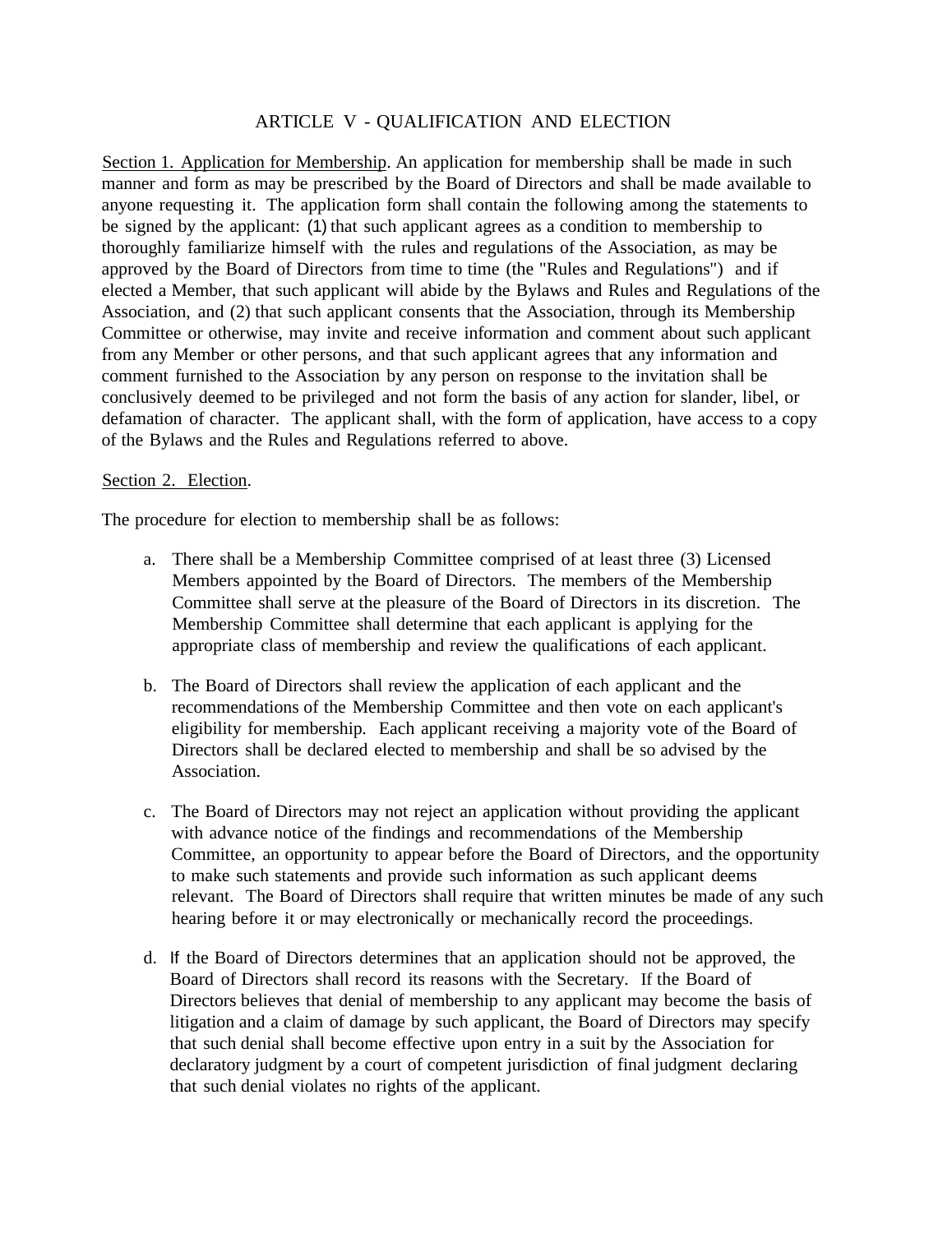#### Section 3. Changes of Membership Classification.

- a. A Member who changes the conditions under which such Member holds membership shall be required to provide written notification to the Association within 30 days of such change in status.
- b. Any application fee related to a change in membership classification shall be reduced by an amount equal to any application fee previously paid by the Member.
- c. Dues shall be prorated from the first day of the quarter in which the Member is notified of election of the Board of Directors and shall be based upon such Member's new membership classification for the remainder of the year or such other method as approved by the Board of Directors.

### ARTICLE VI - PRIVILEGES AND OBLIGATIONS

Section 1. General. The privileges and obligations of Members shall be as set forth in this Article VI.

Section 2. Privileges. All Members are entitled to the privileges and benefits of membership in the Association, to include access to the marketing, professional standards, and other information and data regarding commercial real estate profession obtained and distributed by the Association, and shall be afforded the opportunity to expand their knowledge and understanding of the commercial real estate profession by participation in and attendance at meetings, seminars, and similar functions designed to enhance the capabilities and promote the interests of commercial real estate professionals, all upon payment of such fees and upon such terms and conditions as may be established by the Board of Directors from time to time.

Section 3. Obligations. A Member of the Association may be reprimanded, placed on probation, suspended, or expelled by the Board of Directors for a violation of these Bylaws or the Rules and Regulations after a hearing by the Board of Directors or other committee convened at the discretion of the President or the Board of Directors.

Section 4. Resignation. The resignation of a Member shall become effective when received in writing by the Board of Directors, provided, however, that if any Member submitting the resignation is indebted to the Association for dues, fees, fines or other assessments of the Association or for any of its services, departments, divisions, or subsidiaries, the Board of Directors may condition the right of the resigning Member to reapply for membership upon payment in full of all such monies owed.

Section 5. If a member resigns from the Association or otherwise causes his membership to terminate at a time when any professional ethics complaint is pending against such Member before any licensing board having jurisdiction over such Member, the Board of Directors may condition the right of the resigning Member to reapply for membership upon such former Member's certification that such former Member will submit to the pending ethics proceeding and will abide by the decision of the hearing panel.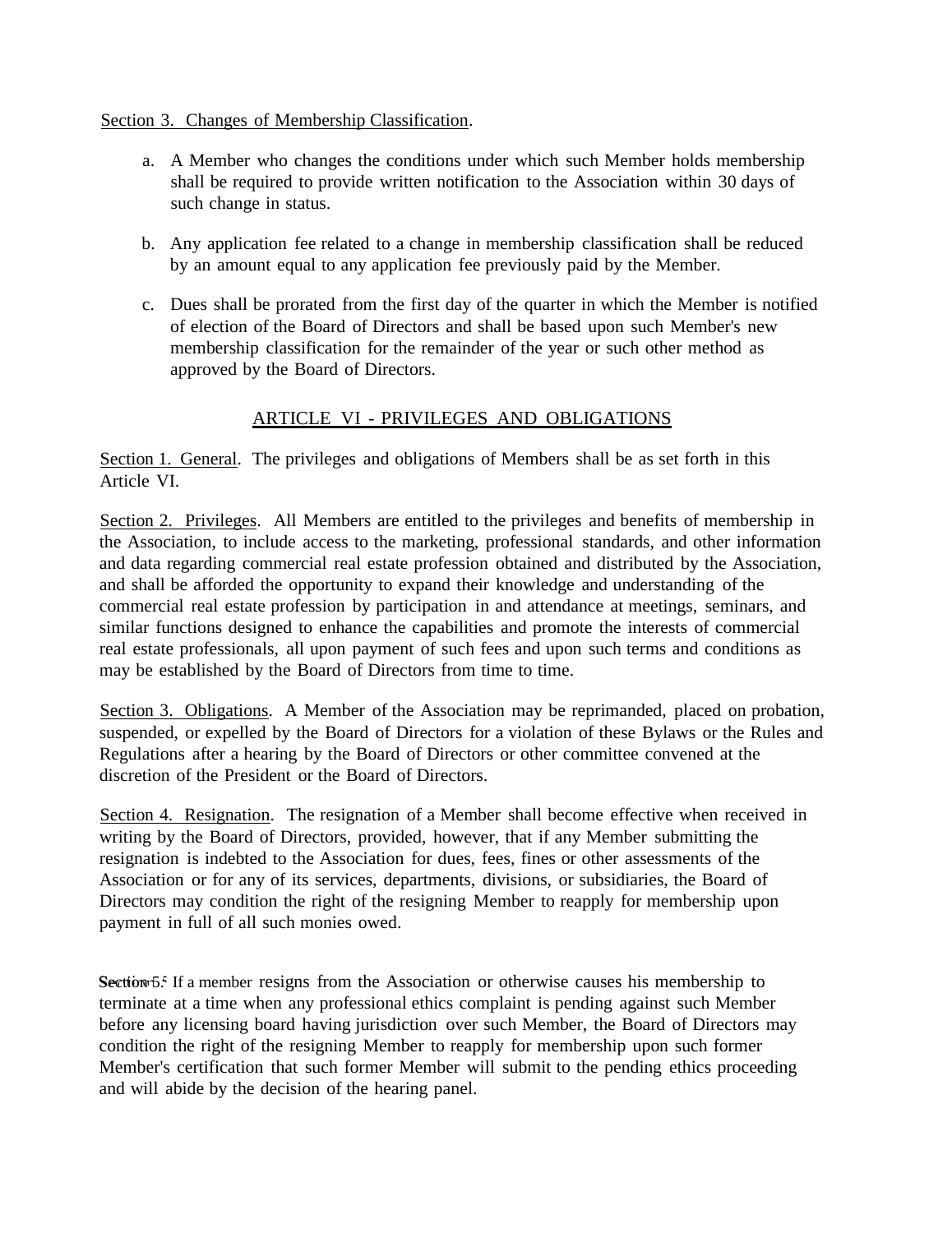Section 6. Non-Licensed Members. Non-Licensed Members shall have the rights and privileges, and shall be subject to obligations, prescribed by the Board of Directors from time to time. Up to three (3) Non-Licensed Members may be elected to serve on the Board of Directors at any time, but Non-Licensed Members may not be elected to serve as Officers of the Association. The Board of Directors, from time to time and in its discretion, shall have the authority to designate membership sub-categories (i.e. Public Service Members, Honorary Members, Analyst Members, etc.) for the purpose of creating separate dues structures, where appropriate.

### ARTICLE VII - PROFESSIONAL STANDARDS AND ARBITRATION

Section 1. Enforcement. The responsibility of the Association and of the Members relating to the enforcement of the Rules and Regulations of the Association, the disciplining of Members, and the arbitration of disputes, and the organization and procedures incident thereto shall be governed by procedures adopted by the Board of Directors from time to time, which procedures are made a part of these Bylaws by this reference.

Section 2. Compliance With Bylaws and Rules and Regulations. It shall be the duty and responsibility of every Member of this Association to abide by the Bylaws and the Rules and Regulations of the Association.

# ARTICLE VIII - DUES AND ASSESSMENTS

Section 1. Application Fee. The Board of Directors may establish an application fee for each classification of membership in such amount as the Board of Directors may determine from time to time.

Section 2. Dues. The annual dues of Members shall be as follows:

- a. Licensed Members. The annual dues of each Licensed Member shall be in the amount established annually by the Board of Directors.
- b. Non-Licensed Members. The annual dues of each Non-Licensed Member shall be in the amounts established annually by the Board of Directors with the understanding that the Board of Directors may establish separate annual dues structures for different subclasses of Members which may be defined by the Board of Directors from time to time.

Section 3. Dues Payable. Dues for all Members shall be payable annually in advance on the first day of January. Dues for a partial year shall be computed from the first day of the quarter in which a Member is notified of election and shall be prorated for the remainder of the year. If any dues are not paid when due, the Association may assess such late charges and administrative fees as may be established by the Board of Directors.

Section 4. Nonpayment of Financial Obligations. If dues, fees, fines, or assessments or other amounts owed by a Member to the Association are not paid within one (l) month after the due date, the nonpaying-Member shall be subject to suspension at the discretion of the Board of Directors. If such unpaid amount is not paid in full within two (2) months after the due date, the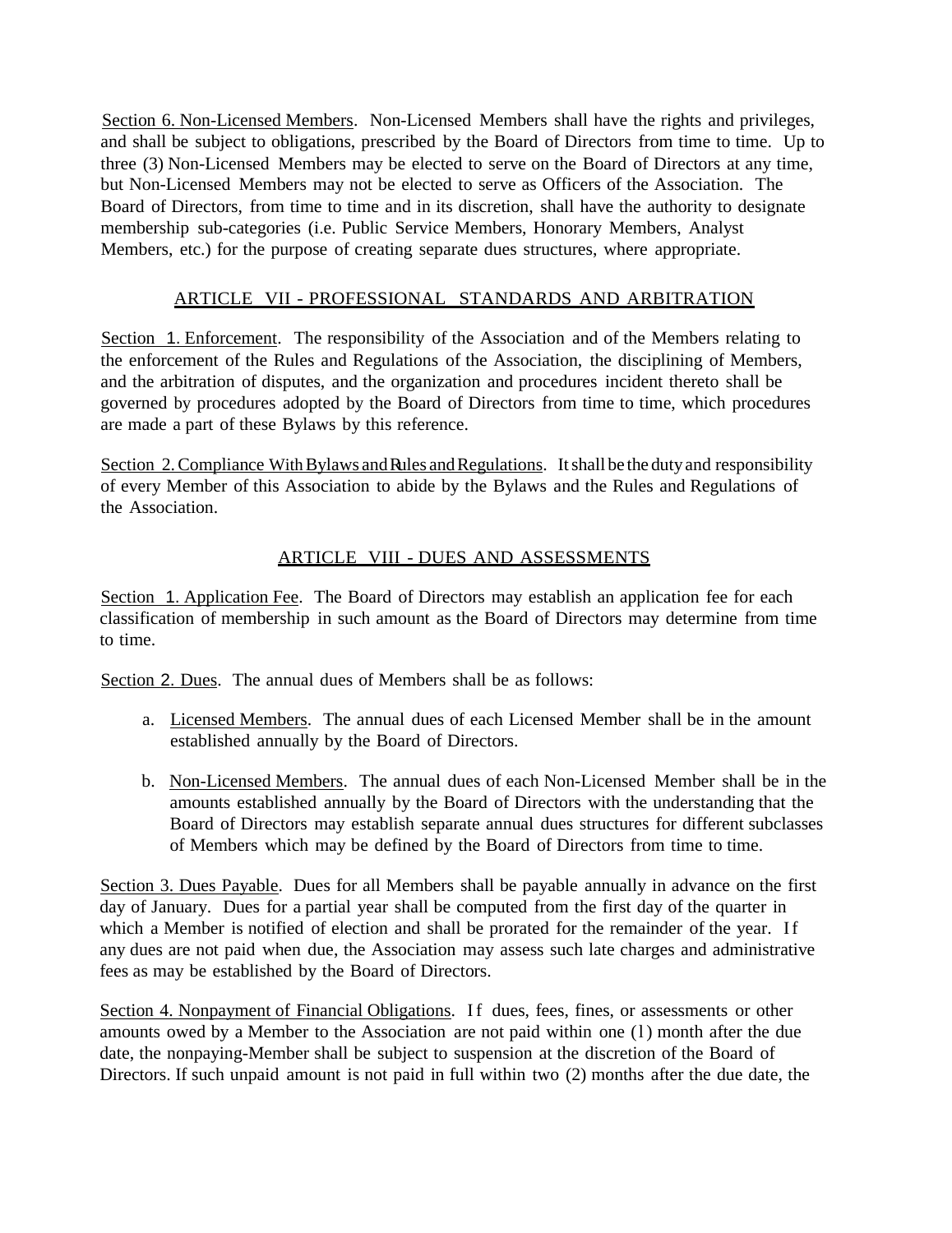membership of the nonpaying-Member may be terminated at the discretion of the Board of Directors. However, no action shall be taken to suspend or expel a Member for nonpayment of disputed amounts until the accuracy of the amount owed has been confirmed by the Board of Directors. A former Member who has had his membership terminated for nonpayment of dues, fees, fines, or other assessments duly levied in accordance with the provision of these Bylaws or the provisions of other Rules and Regulations of the Association may apply for reinstatement in a manner prescribed for new applicants for membership, after making payment in full of all accounts due as of the date of termination.

Section 5. Deposit. All monies received by the Association for any purpose shall be deposited to the credit of the Association in one or more financial institutions or institutions selected by the Board of Directors.

Section 6. Notice of Dues, Fees, Fines, Assessments, and Other Financial Obligations of Members. All dues, fees, fines, assessments, or other financial obligations to the Association shall be noticed to the delinquent Member in writing setting forth the amount owed and the due date for payment.

Section 7. Expenditures. The Board of Directors shall administer the day-to-day finances of the Association.

#### **ARTICLE IX - OFFICERS AND DIRECTORS**

Section 1. Officers. The elected Officers of the Association shall be: a President, a President-Elect, and a Treasurer. One of the elected Officers of the Association or its designees shall serve as the Secretary and shall not have a vote on the Board of Directors. Officers shall be elected as described below for terms of two years, provided however, that the President shall serve as an exofficio member of the Board of Directors during the year following such individual's service as President and then an additional year as a Director in the second year following such individual's service.

Section 2. Duties of Officers. The duties of the Officers shall be such as their titles, by general usage, would indicate and such as may be assigned to them by the Board of Directors.

Section 3. Board of Directors. The governing body of the Association shall be a Board of Directors consisting of the elected Officers, the immediate past President when following an officer transition year, no fewer than ten (10) nor more than twenty (20) elected Directors, and no more than three Presidential Appointees.

The Presidential Appointees shall not be subject to election by the Membership. The elected Directors and the Presidential Appointees will serve two-year rotating terms; provided, however, that the term of any Presidential Appointee whose term begins other than on the first day of a calendar year shall continue for the remainder of such calendar year and terminate at the end of the immediately following calendar year.

Section 4. Executive Committee. There shall be an Executive Committee consisting of the President, the elected Officers, and the immediate past President of the Association in the first year following a Presidential transition. In the second year of a president's term, an additional board member may be appointed by the President to serve on the Executive Committee and the past President will be a part of the Board of Directors. The Executive Committee shall meet at the call of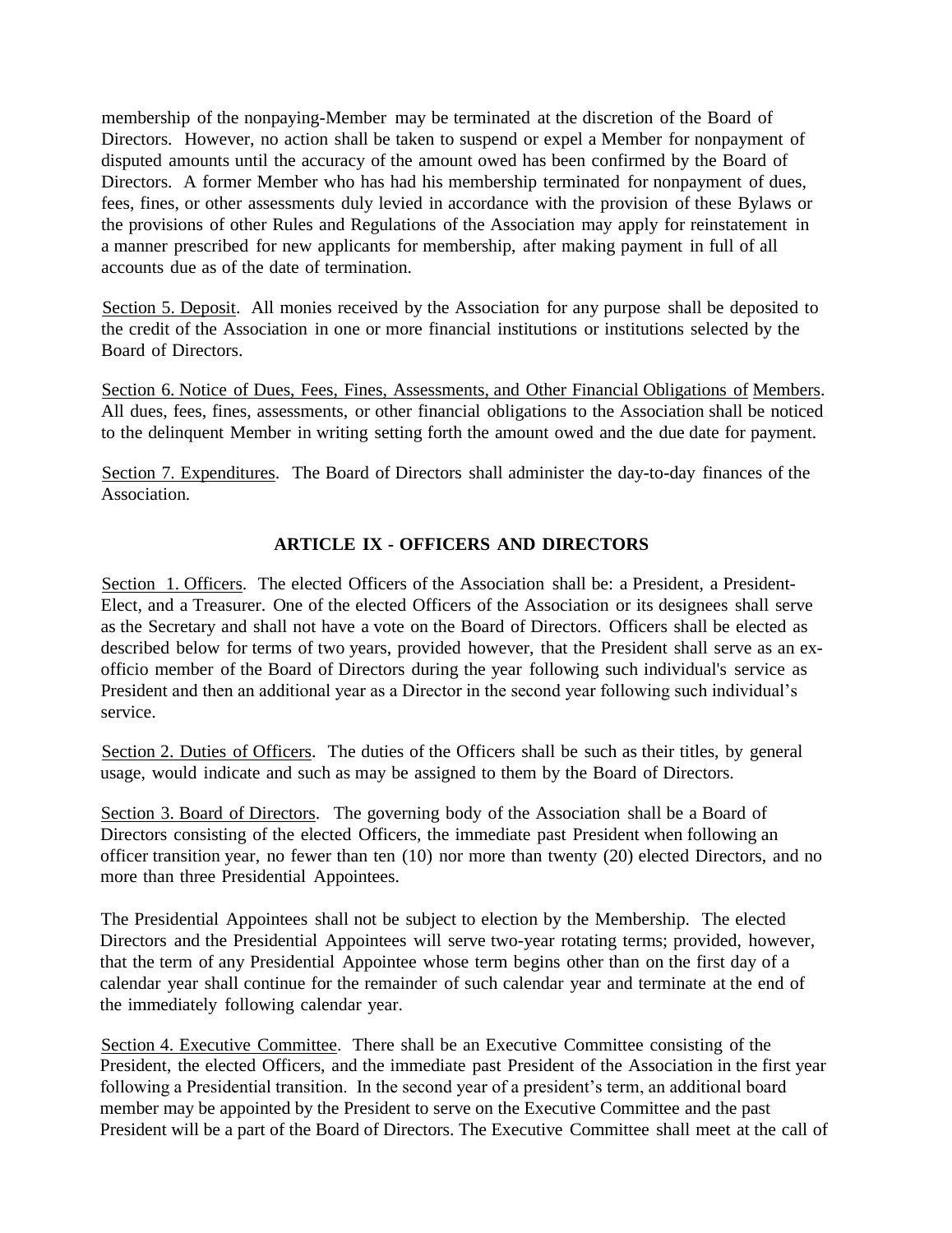the President, who will serve as its chairman, and the Executive Committee may dispense with any meeting if in the judgment of the majority of its members such meeting is unnecessary. The Executive Committee shall make periodic reports to the Board of Directors on the progress of its activities and on matters of importance handled by the Executive Committee, as well as on matters relating to the Association's financial condition. The Executive Committee shall have the authority to take all actions which are (a) the subject of a specific blanket delegation of authority by the Board of Directors, (b) within the authority of the Board of Directors but which must be taken prior to the next regularly scheduled meeting of the board of Directors whenever necessary or whenever such interim action is otherwise in the best interest of the Association, or (c) within the general authority of an executive committee of a board of directors of a nonprofit corporation under District of Columbia law.

Section 5. Vacancies. Vacancies among the Officers and the Board of Directors shall be filled by a simple majority vote of the Board of Directors until the next annual election.

#### Section 6. Election of Officers.

- a. At least one (1) month before the annual election, a Nominating Committee of five (5) Licensed Members shall be appointed by the President with the approval of the Board of Directors. The Nominating Committee shall select at least one (1) candidate for each office and elected director position and make a recommendation to the Board of Directors for its approval. Upon approval by the Board of Directors, the proposed slate of candidates for Officers and Directors shall be presented to the membership for election.
- b. The election of Officers and Directors of the Association shall take place at the annual meeting of the Association. Election shall be by ballot where there is more than one nominee, and based upon a determination by the Board of Directors which shall be set forth in the call for election, and all votes shall be cast in person or by mail (electronic is acceptable) ballot. The ballot shall contain the names of all candidates and the offices for which they are nominated.
- c. If necessary, the President, with the approval of the Board of Directors, shall appoint an Election Committee of at least three (3) Licensed Members to conduct the election. In case of a tie vote, the issue shall be determined by lot.

Section 7. Removal of Officers and Directors. In the event that an Officer or Director of the Association (a) is absent from at least three (3) consecutive meetings of the Board of Directors without such absences having been excused by the President or (b) is deemed to be incapable of fulfilling the duties for which elected or appointed, but is unwilling to resign from office voluntarily, such Officer or Director may be removed from office in accordance with the following procedures:

a. A petition requiring the removal of such Officer or Director and signed by not less than one-third of the voting membership or a majority of all Directors shall be filled with the President, or if the President is the subject of the petition, with the next-ranking officer, and shall specifically set forth the reasons the individual is deemed to be disqualified from further service.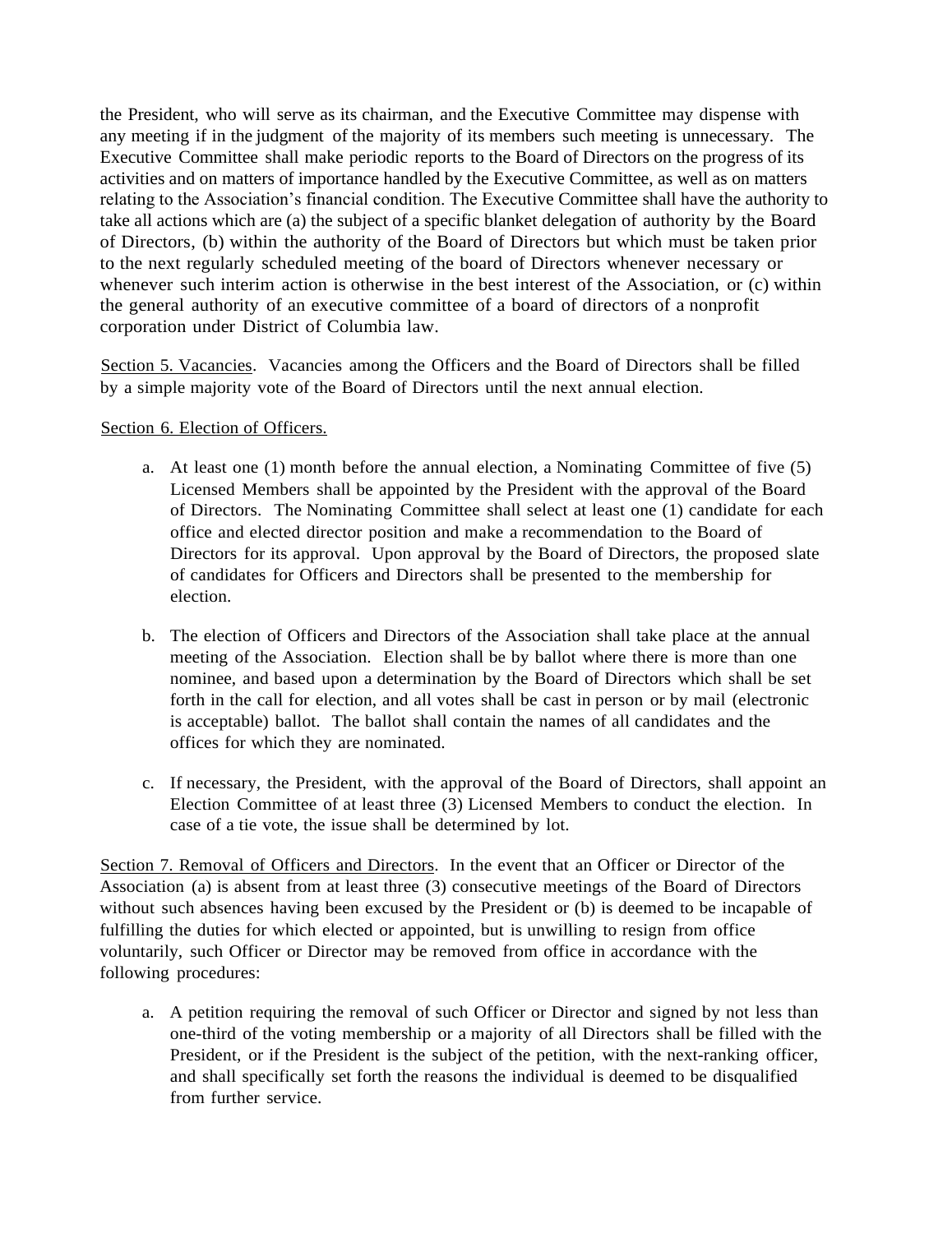b. Upon receipt of the petition, and not less than twenty (20) days or more than forty-five (45) days thereafter, a special meeting of the Board of Directors shall be held, and the sole business of the meeting shall be to consider such petition for removal and to render a decision on such petition.

Section 8. Indemnification. The Association shall indemnify its past, present and future Directors and Officers, (and their executors, administrators, or other legal representatives) against all expenses incurred by them in defending claims made or suits or proceedings brought against them as Directors or Officers and against all liability resulting from such claims, suits or proceedings, except in relation to matters as to which any such Officer or Director shall be adjudged in such action, suit or proceeding to be liable for gross negligence of willful misconduct in the performance of his or her duties. Such indemnification shall include, without limitation, the payment of judgments against such directors and officers and the reimbursement of amounts paid in settlement of claims, suits or proceedings (including judgments in favor of the Association or amounts paid in settlement to the Association). Such indemnification shall also include, without limitation, the payment of attorneys' fees and expenses of Officers or Directors, or which are unsuccessfully defended if the claim or action does not arise from the gross negligence or willful misconduct of such Officers or Directors. Such right of indemnification shall be in addition to any indemnification expressly recognized as within corporate powers pursuant to any provisions of the District of Columbia Code now in force or as it may be subsequently amended or to which such Officer or Director may be entitled under any other provision of law, agreement, insurance program, vote of stockholders, or otherwise; and such right shall extend and apply to the estates of deceased Officers or Directors.

# ARTICLE X - MEETINGS

Section 1. Annual Meeting of the Association. The annual meeting of the Members of the Association shall take place in June of each year.

Section 2. Meetings of Directors. The Board of Directors shall designate a regular time and place of meetings of the Board of Directors. A Board member's absence from three (3) consecutive regular meetings of the Board of Directors without an excuse deemed valid by the Board of Directors shall be construed the resignation of such Board member from the Board of Directors. A quorum for the transaction of business at any meeting of the Board of Directors shall consist of a majority of the members thereof. The vote of a majority of Directors at any such duly convened meeting of the Board of Directors shall be the act of the Board of Directors.

Section 3. Other Meetings. Meetings of the Members may be held at such other times as the President or the Board of Directors may determine, or upon written request of at least ten percent (10%) of the Members eligible to vote at such meetings. Any action to be taken by the Members shall be authorized by not less than a majority of the votes cast at a duly convened meeting of the Members at which a quorum is present.

Section 4. Notice of Meetings. Notice shall be given to every Member entitled to participate in the meeting at least five (5) business days prior thereto. If a special meeting is called, it shall be accompanied by a statement of the purpose of the meeting. Any action required or permitted to be taken at a meeting of the Board of Directors, or any committee thereof, including the Executive Committee, may be taken without a meeting if a consent in writing is signed by all members of such Board or of such committee, as the case may be, and such written consent is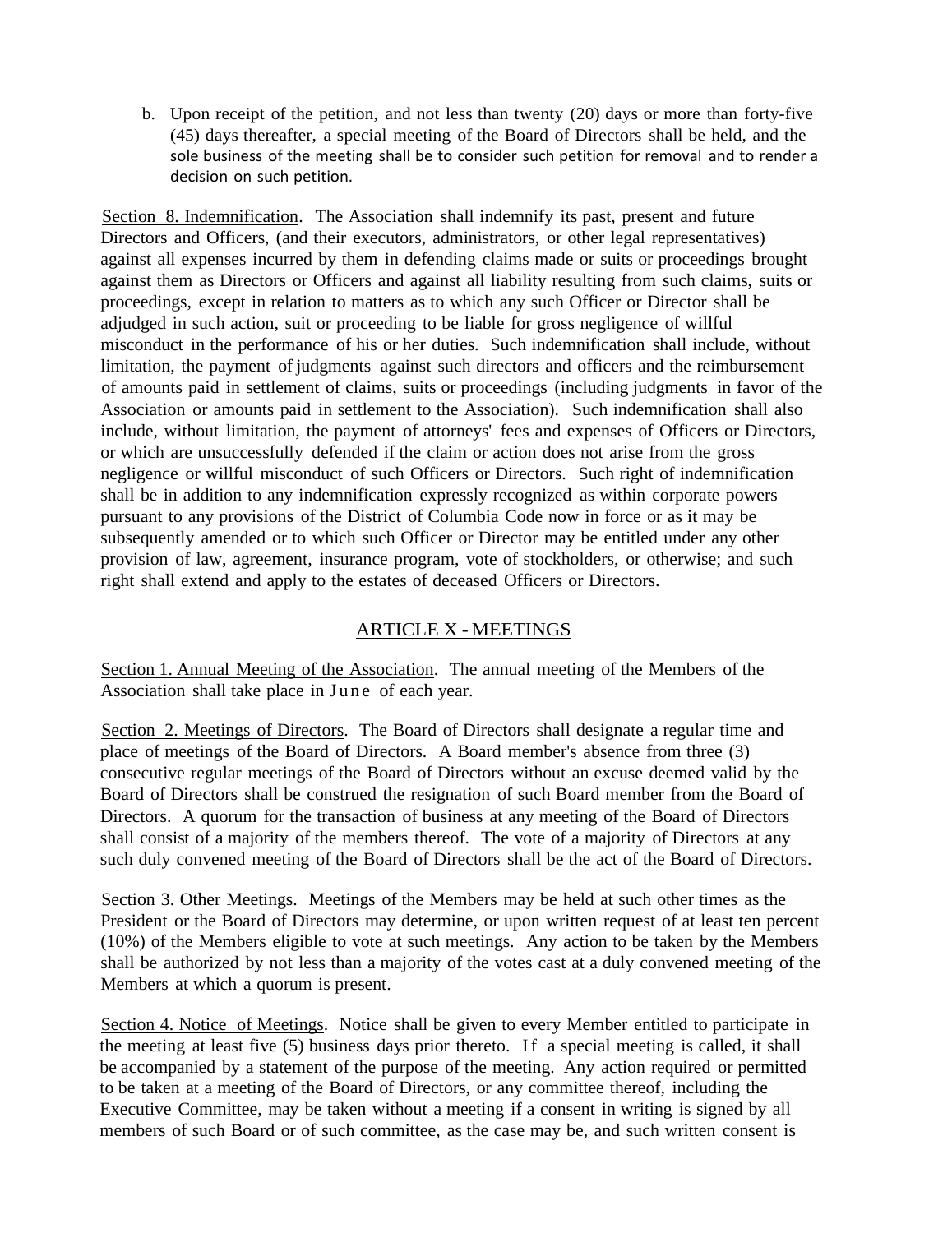subsequently filed among the records of such Board or committee at its next regularly scheduled meeting.

Section 5. Quorum at Other Meetings. A quorum for the transaction of business at any meeting of the Association shall consist of ten (10) of the Members eligible to vote. A lesser number can only adjourn a meeting.

Section 6. Notices. All notices required to be given hereunder shall be in writing and personally delivered, mailed or sent by telecopy, electronic mail or similar form of rapid transmission.

### ARTICLE XI - COMMITTEES

Section 1. Standing Committees. The President, with the advice of the Board of Directors, shall appoint such committees as the Board of Directors determine are required to serve in connection with all matters pertaining to the business of the Association. The Chairman and Vice Chairman of each such committee shall be designated by the President with the advice of the Board of **Directors** 

Section 2. Special Task Forces. The President shall appoint, subject to confirmation by the Board of Directors, special task forces as deemed necessary.

Section 3. Organization. All committees shall be of such size and shall have duties, functions, and powers as assigned by the President or the Board of Directors except as otherwise provided in these Bylaws.

Section 4. President. The President shall be an ex-officio member of all standing committees and shall be notified of their meetings.

# ARTICLE XII - FISCAL AND ELECTIVE YEAR

The fiscal year of the Association shall be the calendar year. The elective year of the Association shall be July 1 through June 30.

# ARTICLE XIII - RULES OF ORDER

Section 1. Conduct of Meetings. The President, or in his absence the Secretary, shall conduct the annual meeting of the Association and the meetings of the Association's Board of Directors. The Secretary shall, personally or by appointee, keep the minutes of all meetings of the Association, its Board of Directors, and its Executive Committee.

Section 2. Robert's Rule of Order. Robert's Rules of Order, latest edition, shall be recognized as the authority governing the meetings of the Association, the Board of Directors, and all committees, in all instances wherein its provisions do not conflict with these Bylaws.